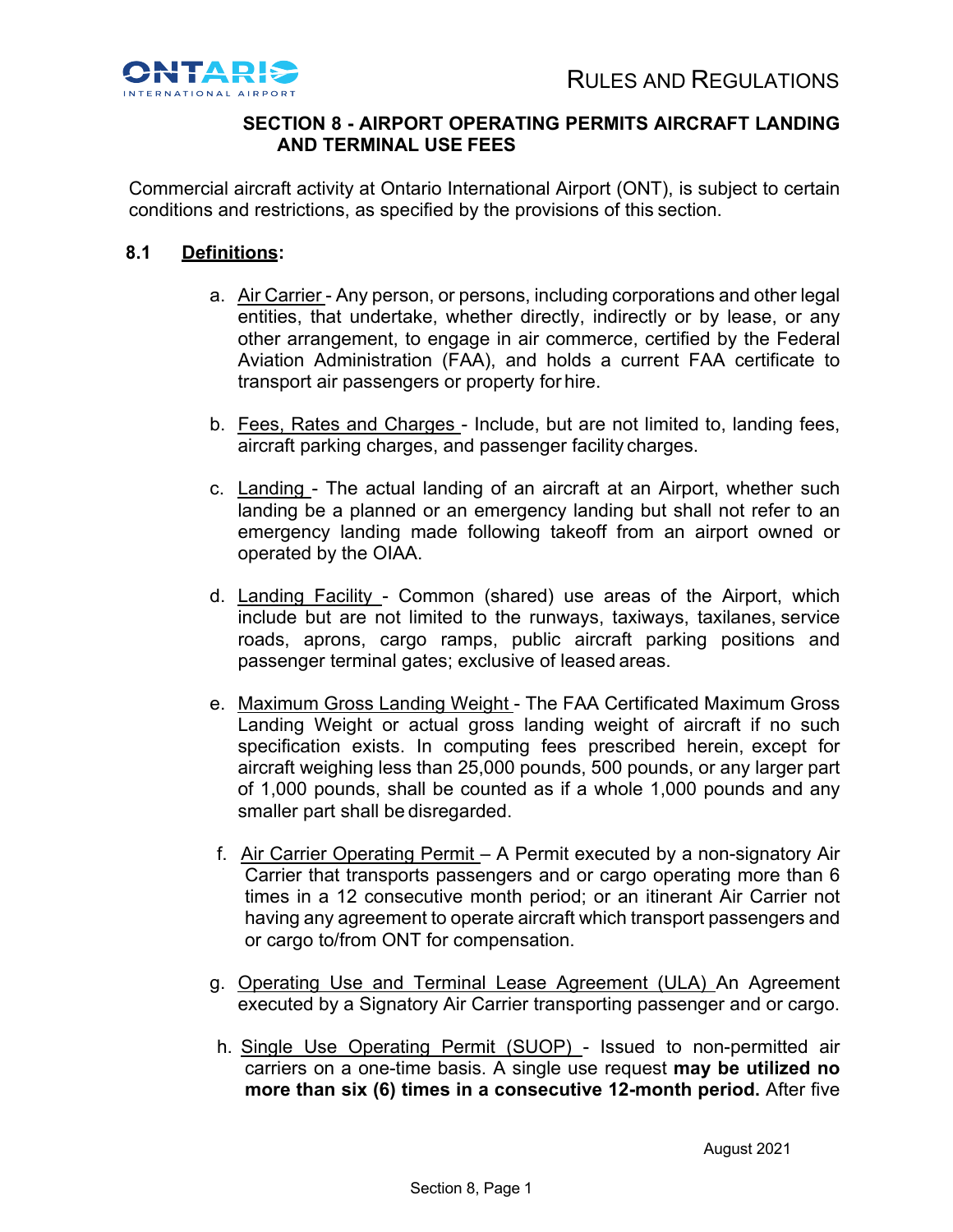

(5) air carrier landings, SUOP air carriers are required to commence the process to obtain an Air Carrier Operating Permit (ACOP).

- i. Public Aircraft Parking Areas Those areas designated by the ONT CEO or his/her authorized representative, for the parking of aircraft; subject to changes at any time.
- j. Revenue Landings All landings of aircraft at the Airport except the following:
	- Landings of aircraft owned and operated by agencies of the U.S. Government and;
	- Landings of aircraft without revenue passengers and/or cargo on board as operated for the purpose of positioning (ferrying) an aircraft to enplane passengers and/or cargo for an originating ONT revenue flight.

# **8.2 Permits for Air Carriers:**

- a. No Air Carrier shall operate from ONT unless in possession of a valid ONT Single Use Operating Permit (SUOP), Air Carrier Operating Permit (ACOP), or Operating Use and Terminal Lease Agreement (ULA).
- b. Questions regarding any of the Permits or Agreements below should be directed to the OIAA Chief Commercial Officer at (909) 544-5300.

## **8.3 Single Use Operating Permit (SUOP):**

a. No air carrier shall conduct business at ONT on an on-demand, nonpermanent basis, including one-time operations, unless they are in possession of a Single Use Operating Permit for ONT.

## **8.4 Air Carrier Operating Permit (ACOP):**

Air carriers that transport passengers and have operated aircraft to/from ONT more than six (6) times in a consecutive 12-month period; or, an itinerant Air Carrier not having any agreement or permit, which transports passengers and cargo for compensation to/from ONT, may execute an Air Carrier Operating Permit (ACOP) for ONT.

## **8.5 Operating Use and Terminal Lease Agreement (ULA):**

Air carriers (Airline) which transport either passengers or both cargo and passengers may execute an Operating Use and Terminal Lease Agreement (ULA).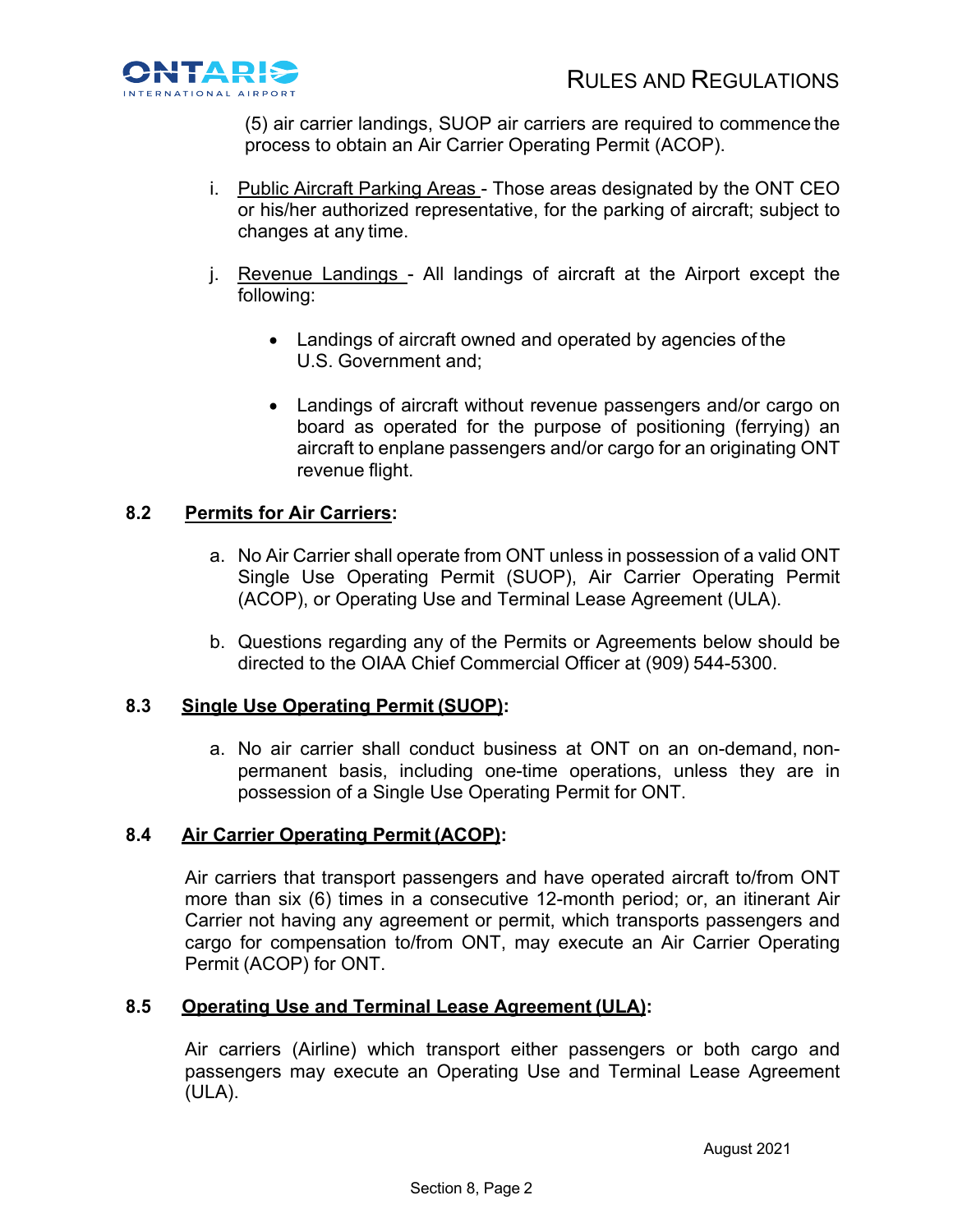

## **8.6 Charges and Fees:**

- a. The OIAA Commission is authorized to fix, regulate and collect rates or charges for the use of buildings, grounds, facilities, utilities, and structures controlled by the OIAA in accommodation of air commerce.
- b. All charges and fees are subject to periodic review and change.
- c. The payment of rentals, fees, and charges relating to the use of Airport premises and facilities shall be made prior to an aircraft operator or air carrier (passenger or cargo) departing or arriving ONT. In lieu of such payments, the pilot operator or owner of an aircraft shall make satisfactory credit arrangements with the ONT CEO or their authorized representative, through the OIAA*.*
- d. Without prior approval of credit, FPG, or billing arrangement, *ONT Airside Operations, (909) 214-7682 or (909) 214-7683,* is authorized to collect all Airport use fees, prior to an aircraft operated for hire departs ONT. ONT tenant lease agreements may prohibit their ability to provide future service(s) to any air carrier (airline) or air taxi operator who fails to pay landing fees due upon request of theAirport.
- e. Inquiries of current charges and fees should be directed to theOIAA CEO or their authorized representative.

#### **8.7 Revenue Landing Charges:**

As provided by Resolution Number 2021-10 of the OIAA Commission, Signatory and non-Signatory Air Carriers are required to pay a landing fee to the OIAA for each aircraft operated at ONT. Landing fees are subject to change pending approval of the OIAA commission.

- a. Landing Fee Rates for Signatory Air Carrier with an Operating Use and Terminal Lease Agreement (ULA);
	- \$31.00 for each landing of aircraft having a maximum gross landing weight of 12,500 pounds or less.
	- \$59.00 for each landing of aircraft having a maximum gross landing weight of more than 12,500 pounds up to and including 25,000 pounds.
	- \$1.71 per 1,000 pounds of maximum gross landing weight for each landing of aircraft having a maximum gross landing weight of more than 25,000 pounds.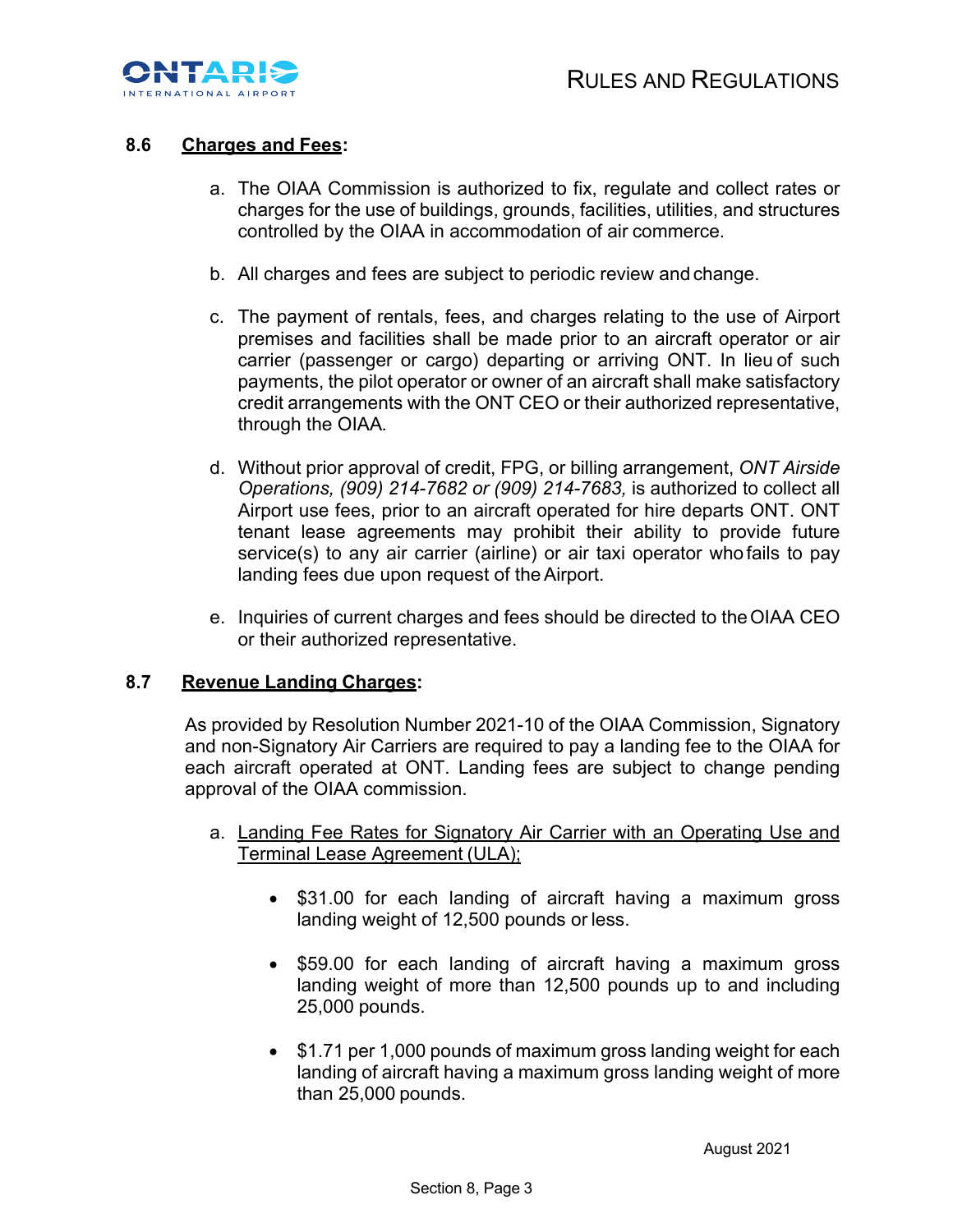

- b. Landing Fee Rates for Non-Signatory Air Carrier with an Air Carrier Operating Permit (ACOP);
	- \$38.00 for each landing of aircraft having a maximum gross landing weight of 12,500 pounds or less.
	- \$74.00 for each landing of aircraft having a maximum gross landing weight of more than 12,500 pounds up to and including 25,000 pounds.
	- \$2.14 per 1,000 pounds of maximum gross landing weight for each landing of aircraft having a maximum gross landing weight of more than 25,000 pounds.
- c. Ramp, Apron and Remote Area Charges;
	- \$100.00 for each 15-minute period or fraction thereof after the air carrier has been given notice by the ONT CEO or his/her authorized representative that the aircraft leave the area. The period to be used for calculating this charge shall begin 15 minutes after such notice has been given.
	- \$100.00 for each 10-minute period or fraction thereof when aircraft is improperly or in a position other than a regular gate position and the air carrier has been given notice by the ONT CEO or his/her authorized representative that the aircraft leave the area. The period to be used for calculating this charge shall begin five (5) minutes after such notice has been given.
	- \$100.00 for each 15-minute period or fraction thereof in excess of 30 minutes for the cleanup of fuel spills.

## d. Aircraft Parking Charges;

- Parking charges shall be \$0.40 per 1,000 pounds of maximum gross landing weight per 24-hour period. There shall be no charge for the first three hours of the first 24 hours of parking only for any diversion aircraft(s), regardless of the number of continuous days parked.
- Air Carriers shall submit a monthly report listing the number of days their aircraft(s) were parked at ONT. Payment of parking charges shall accompany each report.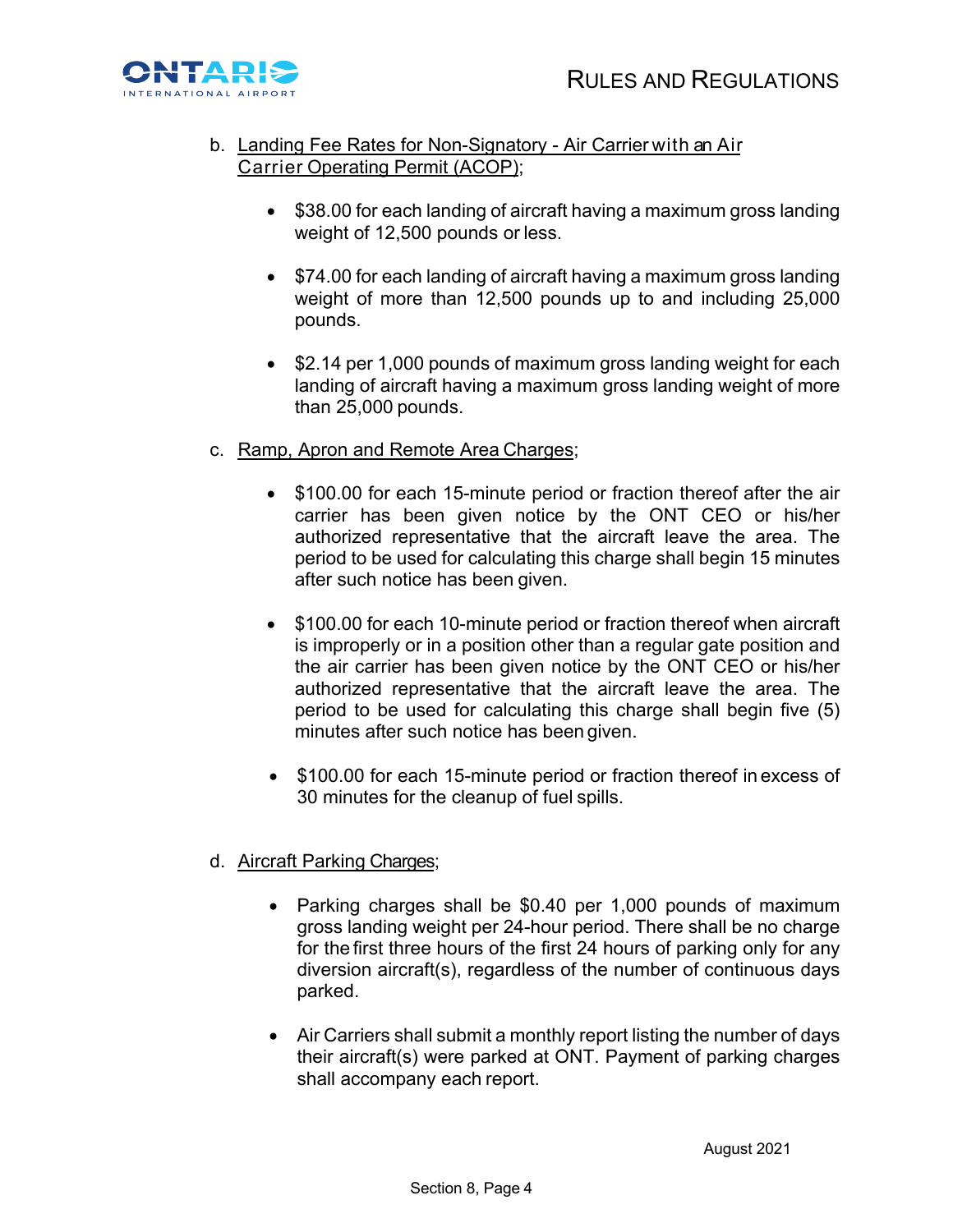

## **8.8 Terminal Rental Rates and Terminal Use Fees:**

- a. Signatory Air Carriers \$99.38 per square foot per year for the exclusive use space, preferential use space, and joint use space.
- b. Non-Signatory Airlines and Non-Airline Tenants \$124.23 per square foot per year for the exclusive use space, preferential use space, and joint use space.
- c. Non-preferential Gate Use Fee \$280.00 per operations (arrival and/or departure) for the exclusive use space, preferential use space, and use by an airline of a non-preferential gate.
- d. Jet Bridge Utility (Passenger Boarding Bridge PBB) Use Fee \$189.00 per operation for use by an airline of ONT utilities while parked at a non-preferential gate.
- e. Joint Use Fee Per deplaned passenger of the users of the space based on the joint use formula.
- f. FIS Use Fee \$11.00 per international deplaned passenger.
- g. Aviramp Use Fee Unscheduled Diverted Aircraft \$450 per use (arrival and or departure) These fees will go to a dedicated fund to recover costs of the Aviramp units at ONT.

## **8.9 Security Deposit Policy:**

- a. In order to guarantee the payment of all fees and charges associated with a permit or authorization to operate, air carriers shall remit for the benefit of OIAA, a security deposit in the amount and form based on what is written in its agreement with the OIAA.
- b. The ONT CEO or his/her authorized representative, may review the sufficiency of the amount of each security deposit as needed and increase or decrease the required amount to conform to this policy.

## **8.10 Aircraft Landing and Parking Reporting Requirements:**

All landings, together with the number of aircraft parking days, must be reported on the Monthly Report of Landings by the tenth (10<sup>th</sup>) day of the month following the end of the calendar month of operations, in the name of the Air Carrier under whose FAA Operating Certificate the flight is made. In the event that an Air Carrier hires the services of another Air Carrier through a long or short-term wet lease agreement, in which the hiring carrier agrees to pay the landing and parking fees, the ultimate responsibility for the reporting of landings and parking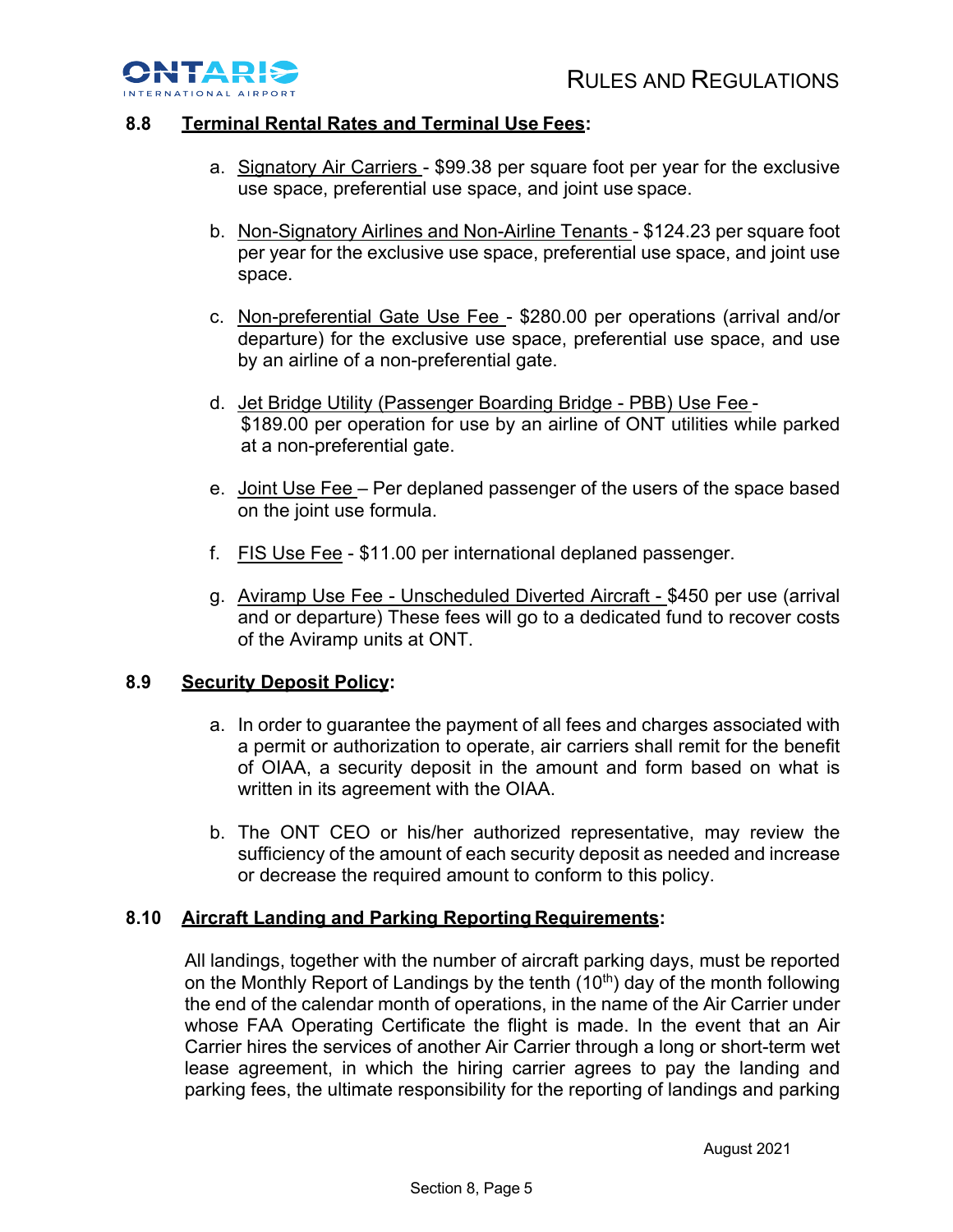

and the payment of landing and parking fees rests with the Air Carrier under whose FAA Operating Certification the flight is made.

#### **8.11 Non-Exclusive License Agreements (NELA):**

A NELA establishes a contractual relationship with all companies providing services at ONT that may not otherwise be bound contractually by a direct contract or lease agreement with the OIAA. Companies providing services to Air Carriers or tenants at ONT and sub-contractors to companies with a standing NELA must obtain a Non-Exclusive License Agreement with the OIAA. These services may include but are not limited to; into-plane fueling; parking, towing, pushback, loading/unloading of aircraft; ramp services; baggage handling and porter services; aircraft servicing, repairing, and cleaning; servicing, fueling, rental of ground service equipment; catering commissary or food services; passenger ticketing; weather reporting; flight planning; cargo handling; maintenance, janitorial services, and security services.

a. Non-Exclusive License Agreements (NELA) are handled by the Commercial Department. Requests should be directed to:

Attention: Commercial Department Ontario International Airport Authority 1923 E. Avion Street Ontario, CA 91761

- b. Requirements and documentation for obtaining a license include, but are not limited to, the following:
	- Company Information Form.
	- Letter of Intent.
	- Letter(s) of Verification.
	- Business Tax Registration Certificate (BTRC), Vendor Registration Number (VRN), or Letter of Exemption issued from the City Clerk's Office.
	- Corporate documentation (i.e., articles of organization or fictitious business name statement).
	- Compliance with OIAA contract insurance requirements. Questions relative to insurance should be directed to the OIAA. All insurance underwriters must provide verification of insurance endorsed on OIAA Risk Management forms.
	- \$500.00 annual administrative fee for general NELA's and \$1000.00 for fuel delivery company's unless otherwise specified in the agreement.
	- Packets containing complete instructions and forms for obtaining a Non-Exclusive License Agreement are available through the ONT Commercial Department.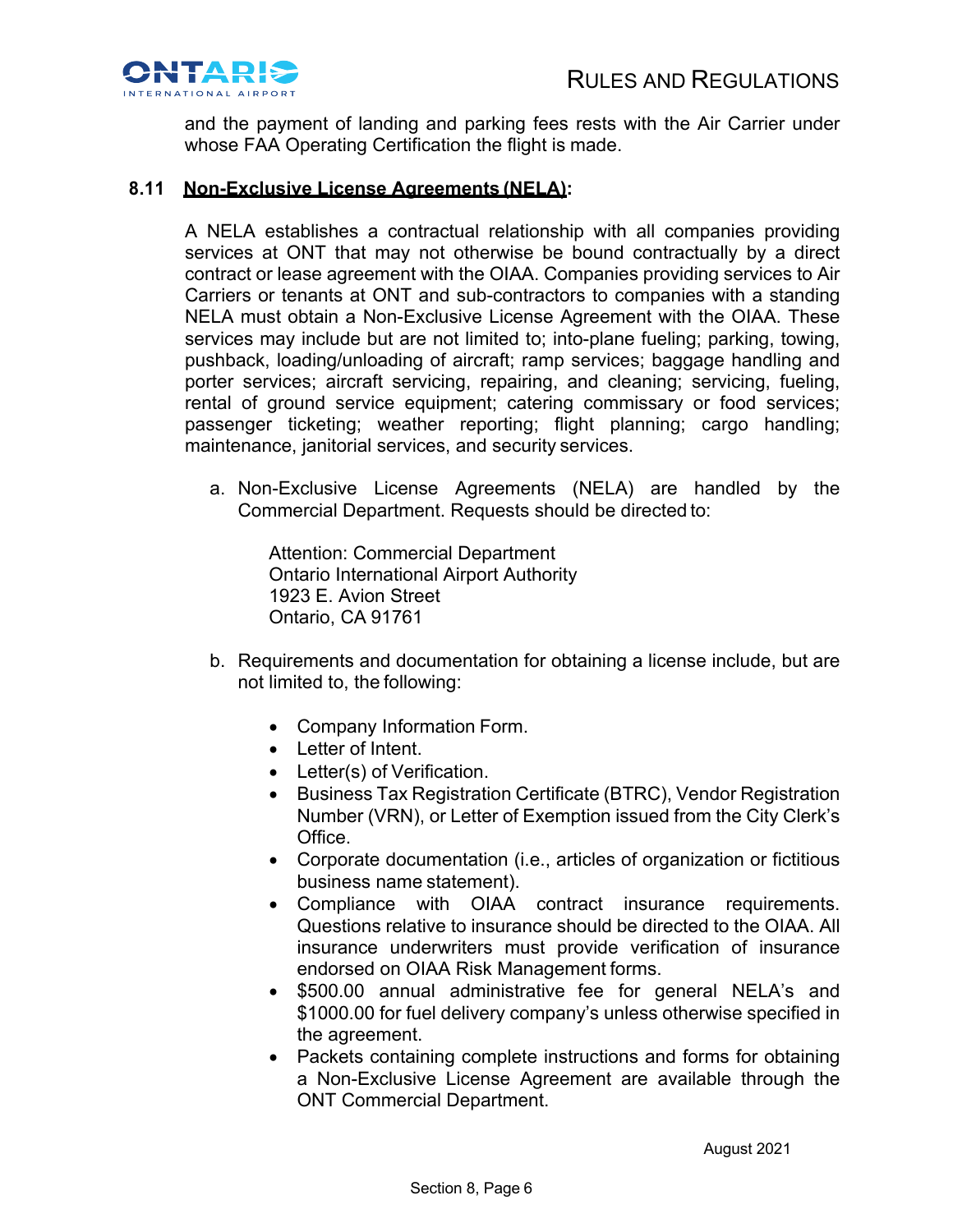

# **8.12 Fuel Permit:**

All Petroleum Product delivery companies or brokers who engage in the delivery (by underground pipeline, hydrant or tanker truck) of fuel to ONT and tenants' storage facilities or buy and sell fuel from storage facilities shall be required to obtain an ONT fuel delivery permit. Requests or questions should be directed to the Ground Transportation Office at (909) 5 4 4 -5 3 0 6.

#### **8.13 License Terms and Fees Due Reporting Requirements:**

- a. Permits are issued and will be effective on a month-to-month basis for a term not to exceed five (5) years, subject, however, to prior termination, with or without cause, upon thirty 30 days written notice by either party.
- b. A monthly accounting report and applicable fees shall be transmitted to the OIAA by the tenth (10<sup>th</sup>) day of the month for the preceding month's activities. Said report shall include each person or entity for which services were provided during the prior month, the gross amount billed or received for said services, and the total amount owed to the Airport, if applicable.